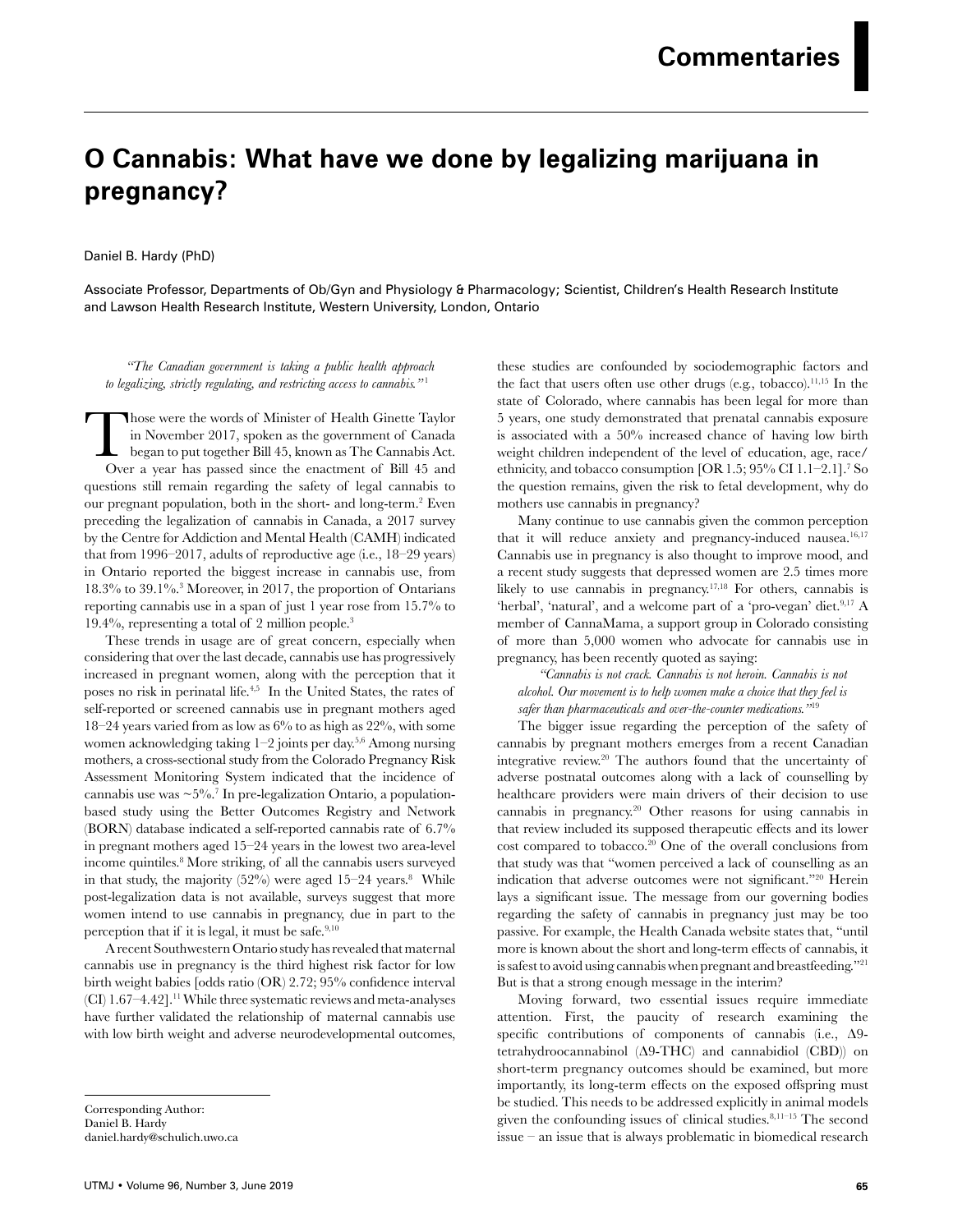– is a lack of knowledge translation (i) from the bench to the clinic, and (ii) from the clinician to the patient.

With regards to the role of Δ9-THC, the major psychoactive cannabinoid in cannabis, on fetal development, animal models have demonstrated that exposure of pregnant dams to cannabis or Δ9-THC leads to placental dysfunction and low birth weight offspring.22–24 This is alarming considering that the concentration of  $\Delta$ 9-THC in cannabis has increased from 3% up to 22% over the last decade due to selective plant breeding.25 Moreover, animal studies have indicated that Δ9-THC can cross the placenta and 10–28% of maternal concentrations are detected in the fetal plasma, with  $2-5$ -fold higher concentrations in fetal tissues.<sup>26,27</sup> In human studies, it has also been demonstrated that Δ9-THC can pass into breast milk, and that chronic use of cannabis results in 8-fold higher concentrations in milk compared to maternal circulation.28 In addition to the limited research related to Δ9- THC, little is known regarding the contributions of CBD, the major non-psychoactive component of cannabis, alone on fetal or neonatal development. Furthermore, it is uncertain how the content of CBD, a phytocannabinoid known to counteract many of the negative effects of Δ9-THC, may influence cannabisinduced fetal growth restriction.

For the past couple of decades, there has been a growing body of research examining the role of the endocannabinoid system in pregnancy on neurodevelopment in postnatal life. The endocannabinoid system is involved in a diverse range of physiological processes including cognition, learning, memory, nociception, mood, inflammation, energy and balance, and metabolism.29 While both cannabinoid receptors (CB1R and CB2R) are expressed in peripheral tissues (i.e., placenta, pancreas, adipose, liver, and heart) in fetal and postnatal life, CB1R is primarily detected in the brain during development and in postnatal life. $30-36$ Both CB1R and CB2R can bind to Δ9-THC with greater affinity then CBD.32 In rats, CB1R is first detected in the forebrain around gestational days 11–14, coinciding with the increased expression of neurotransmitters.36 CB1R in humans is detected by week 14 of gestation in the hippocampus with subsequent expression in the amygdala by week 20.37 In both species, the higher expression of CB1R in fetal compared to postnatal life has been suggested to play a key role in developmental events including cell proliferation and migration, metabolic support, axonal elongation, and ultimately, synaptogenesis and myelogenesis.38 While activation of CB1R by Δ9-THC might seem to be beneficial to the fetus in the shortterm, chronic exposure to cannabis in pregnancy leads to several deficits in brain function in postnatal life.6,39–41 The Mental Health Practices and Child Development Study (MHPCD) demonstrated that cannabis use in pregnancy results in decreased mental scores (e.g., Bayley Scales of Infant Development) as early as 9 months of age.6 As these children get older, maternal cannabis use led to lower scores in short-term memory and verbal and abstract/visual reasoning in 3 year old children, with deficits in sustained attention by 6 years, and problems in abstract and visual reasoning in 10 year olds.6,40,41 Another study demonstrated long-lasting effects, as young 18–22 year olds exposed to cannabis in pregnancy exhibited altered neuronal functioning during visuospatial working memory processing.39

However, given the intrinsic limitations of these clinical studies, including the fact that cannabis users also use other drugs, and due

to the variations in cannabinoid composition between patients, animal studies are highly valued for their ability to delineate the specific contribution of perinatal Δ9-THC and/or CBD towards neurodevelopment and postnatal brain function. The pregnant rat dam has been a useful model to examine the effects of exposure of Δ9-THC in pregnancy on several indices of social behavior and mental capacity in postnatal life. Specifically, perinatal Δ9-THCexposed offspring exhibit increases in anxiety (decreased time in inner part of open field test and increased investigation time), impaired social interaction, anxiogenic-like profile (elevated plus maze test), and have enhanced presynaptic dopamine D2 receptor responses including immobility and inhibition of locomotion.<sup>42-45</sup> With respect to addiction, elegant studies have demonstrated that only Δ9-THC-exposed females exhibited greater morphine selfadministration behavior due to sex-specific increases in the density and binding of mu opioid receptors in the prefrontal cortex, hippocampus (CA3 area), and the amygdala.<sup>46</sup> To date, these studies have assessed long-term hippocampal function after perinatal Δ9-THC exposure, but future studies are needed to address the short and long-term effects of cannabinoid exposure during the lactation period alone. This is imperative considering the behavior patterns of women who smoke in pregnancy, especially those who think that smoking during breastfeeding alone is safe in the longterm for offspring health.<sup>47</sup> Moreover, adolescent rodent studies from our Addiction Research group at Western University indicate that exposure to Δ9-THC or other CB1R agonists adversely impacts working memory, spatial working memory, and cognitive flexibility,48 suggesting that the brain in early life could be quite vulnerable to Δ9-THC or CBD during lactation, a period of developmental plasticity.

Aside from the brain, activation of cannabinoid receptors by Δ9-THC or CBD in peripheral tissues (e.g., pancreas, heart, adipose, and liver) during pregnancy could also directly influence the development of those organs, and consequentially, their function in postnatal life.<sup>30–36</sup> In addition,  $\Delta$ 9-THC in pregnancy may have indirect effects on long-term non-communicable diseases given that it impedes fetal growth, which is a strong predictor of metabolic disease risk in human offspring.23,49 With respect to heart development, the role of CB1R and CB2R has been scarcely explored. One in vitro study has indicated that the cannabinoid receptor ligand anandamide impairs neonatal cardiomyocyte size, but the effects of Δ9-THC or CBD in pregnancy on the developing heart is unknown.<sup>50</sup> We recently investigated if exposure to Δ9-THC in pregnant rats influences postnatal cardiovascular function. Part of our rationale came from recent in vitro studies that demonstrated that Δ9-THC directly leads to endoplasmic reticulum stress and mitochondrial dysfunction, which are key instigators of fetal growth restriction and cardiac dysfunction.51–53 We demonstrated that daily injections of 3 mg/kg Δ9-THC from gestational day 6 to birth leads to fetal growth restriction without any adverse effects to maternal food intake, weight gain, gestational length, or litter size.<sup>54</sup> Others have demonstrated that this dose of Δ9-THC in rats results in circulating concentrations of 8.6–12.4 ng/ml Δ9-THC, which is consistent with that reported in (i) cannabis smokers (13–63 ng/ml from a 7% Δ9-THC content cigarette) 0–22 hours post inhalation, and (ii) in fetal tissues (4–287 ng/ml) of pregnant cannabis smokers.55–57 At birth, there was an approximate 25% decrease in the heart to body weight ratio in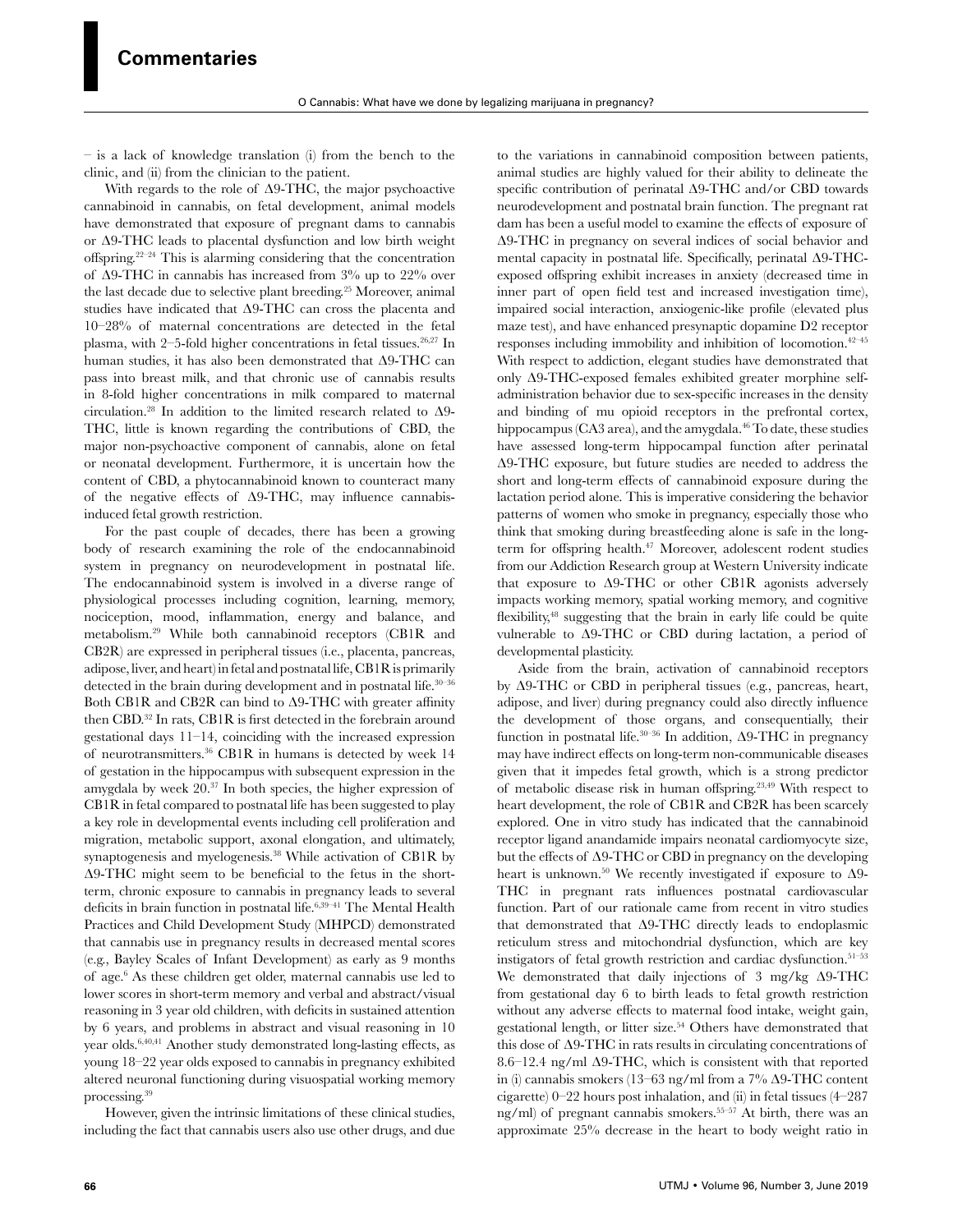these Δ9-THC exposed offspring while echocardiographic analysis revealed this was accompanied by lower cardiac stroke volume.<sup>54</sup> By 3 weeks of age, after the Δ9-THC offspring exhibited postnatal catch-up growth, both a decrease in stroke volume and cardiac output were observed.<sup>54</sup> Given the short-term impact of  $\Delta 9\text{-}THC$ on heart function, future studies are warranted to examine the effects of perinatal exposure of Δ9-THC and/or CBD on longterm cardiovascular function along with adiposity, glucose/insulin homeostasis, and liver function including drug metabolism.

## **Future Directions**

As previously mentioned, future research is required to examine the effects of cannabis components on fetal developmental and postnatal health. While animal studies have shed some light on the adverse effects of Δ9-THC in perinatal life on long-term neurodevelopmental outcomes, the safety of CBD in pregnancy also needs to be addressed. As the majority of cannabis strains are high in  $\Delta$ 9-THC and low in CBD,<sup>25</sup> such studies would collectively help identify which strains of cannabis may or may not be linked to adverse perinatal outcomes. Furthermore, as cannabinoid receptors are also expressed in peripheral organs,  $30-36$  research must be aimed at exploring the different development windows (i.e., gestation, lactation, or both) of cannabinoid exposure on postnatal metabolic health. This is critical given Δ9-THC can cross into maternal, fetal, and neonatal circulation to influence organ development.26–28 Moreover, as researchers determine the effects of cannabinoids on long-term disease risk, it is imperative that we also identify any sex-specific outcomes resulting from these clinical and animal studies. To date,  $\sim$  70% of the studies examining the effects of perinatal Δ9-THC exposure on neurodevelopmental outcomes in rodents only looked at male offspring, $42-46$  even though we now know there are sex-specific effects.<sup>46</sup>

In Canada, while we still have a long way to go in providing a healthy research budget for our biomedical researchers, the Canadian Institutes for Health Research (CIHR) has just recently recognized cannabis research as a priority with the release of both Team and Catalyst grants related to "Cannabis Research in Urgent Priority Areas". With that said, it would have been beneficial to have these research initiatives well in place preceding the passing of Bill 45. Regardless, the outcomes of these current and future studies will be important for clinical and regulatory agencies around the world, such as Health Canada, for providing functional evidence to support policy and decision-making.

However, research and policy will have limited impact on maternal-fetal health if information is not properly disseminated to the patient. Given what underlies a patient's decision to use cannabis in pregnancy,17,20 all stakeholders in Obstetrics and Gynaecology, Pediatrics, and Family Medicine must be well informed to counsel patients with evidence-based data. Secondly, through open dialogue we further need to understand why these patients are choosing to use cannabis pre- and postpartum, especially given that socioeconomic status may influence their decisions.8,11–15 With greater counseling and evidence, we should be able to reduce the incidence of neurodevelopmental and metabolic adversity in a generation of children, who without choice, are exposed to cannabinoids in fetal life.

## **References**

- 1. Crépault JF Cannabis legalization in Canada: Reflections on public health and the governance of legal psychoactive substances. Front Public Health. 2018;6220. doi: 10.3389/fpubh.2018.00220.
- 2. Bobila Walker Law LLP Canabis Law Group. Introduction to the cannabis act: Questions and answers [Internet]. 2017 [updated 2017 September 11; cited 2019] Available from: http://www.cannabis-regulations.ca/cannabis/government-canada-introduction-cannabis-act-questions-answers/
- 3. Ialomiteanu AR, Hamilton HA, Adlaf EM, et al. CAMH Monitor e-report: Substance use, mental health and well-being among Ontario adults, 1977–2017. (2018).
- 4. Jarlenski M, Koma, JW, Zank J, et al. Trends in perception of risk of regular marijuana use among U.S. pregnant and non-pregnant reproductive-aged women. Am. J. Obstet. Gynecol 2017. doi: 10.1016/j.ajog.2017.08.015
- 5. Young-Wolff KC, Tucker LY, Alexeeff S, et al. Trends in self-reported and biochemically tested marijuana use among pregnant females in California from 2009-2016. JAMA 2017;318:2490. doi: 10.1001/jama.2017.17225.
- 6. Richardson GA, Ryan C, Willford J, et al. Prenatal alcohol and marijuana exposure: Effects on neuropsychological outcomes at 10 years. Neurotoxicol Teratol 2002;24:309–320.
- 7. Crume TL, Juhl AL, Brooks-Russel A, et al. Cannabis use during the perinatal period in a state with legalized recreational and medical marijuana: The association between maternal characteristics, breastfeeding patterns, and neonatal outcomes. J. Pediatr 208;197:90–96. doi: 10.1016/j.jpeds.2018.02.005.
- Corsi DJ, Hsu H, Weiss D, et al. Trends and correlates of cannabis use in pregnancy: A population-based study in Ontario, Canada from 2012 to 2017. Can J Public Health 2019;110:76–84. doi: 10.17269/s41997-018-0148-0.
- Mark K, Gryczynski J, Axenfeld E, et al. Pregnant women's current and intended cannabis use in relation to their views toward legalization and knowledge of potential harm. J Addict Med 2017;11: 211–216. doi: 10.1097/ ADM.0000000000000299.
- 10. Volkow ND, Compton WM, Wargo EM. The risks of marijuana use during pregnancy. JAMA 2017;317:29–130. doi: 10.1001/jama.2016.18612.
- 11. Campbell EE, Gilliland J, Dworatzek PDN, et al. Socioeconomic status and adverse birth outcomes: A population-based Canadian sample. J Biosoc Sci 2018;50:102–113. doi: 10.1017/S0021932017000062.
- 12. English DR, Hulse GK, Milne E, et al. Maternal cannabis use and birth weight: A meta-analysis. Addiction 1997;92:1553–1560.
- 13. Gunn JK, Rosales CB, Center KE, et al. Prenatal exposure to cannabis and maternal and child health outcomes: A systematic review and meta-analysis. BMJ Open 2016;6:e009986. doi: 10.1136/bmjopen-2015-009986.
- 14. Conner SN, Bedell V, Lipsey K, et al. Maternal marijuana use and adverse neonatal outcomes: A systematic review and meta-analysis. Obstet Gynecol 2016;128:713–723. doi: 10.1097/AOG.0000000000001649.
- 15. Metz TD, Stickrath EH. Marijuana use in pregnancy and lactation: A review of the evidence. Am. J. Obstet Gynecol. 2015;213:761–778. doi: 10.1016/j. ajog.2015.05.025.
- 16. Westfall RE, Janssen PA, Lucas P, et al. Survey of medicinal cannabis use among childbearing women: Patterns of its use in pregnancy and retroactive self-assessment of its efficacy against 'morning sickness'. Complement Ther Clin Pract 2006;12:27–33. doi: 10.1016/j.ctcp.2009.07.001
- 17. Chang, J. C. et al. Beliefs and attitudes regarding prenatal marijuana use: Perspectives of pregnant women who report use. Drug Alcohol Depend 196, 14–20 (2019). doi:10.1016/j.drugalcdep.2018.11.028
- 18. Brown, R. A., Dakkak, H., Gilliland, J. & Seabrook, J. A. Predictors of drug use during pregnancy: The relative effects of socioeconomic, demographic, and mental health risk factors. J Neonatal Perinatal Med 12, 179–187 (2019). doi: 10.3233/npm-1814
- 19. Schumacher M. CannaMamas support smoking cannabis during pregnancy, October 10th. The National Post (2018).
- 20. Bayrampour H, Zahradnik M, Lisonkova S, et al. Women's perspectives about cannabis use during pregnancy and the postpartum period: An integrative review. Prev Med 2019;119:17–2. doi: 10.1016/j.ypmed.2018.12.002.
- 21. Health Nexus. Risks of cannabis on fertility, pregnancy, breastfeeding and parenting [Internet]. Best Start; 2019 [updated 2019].Available from: http://www. beststart.org
- 22. Vargish GA, Pelkey KA, Chittajallu R, et al. Persistent inhibitory circuit defects and disrupted social behaviour following in utero exogenous cannabinoid exposure. Mol. Psychiatry 2016. doi:10.1038/mp.2016.17
- 23. Chang X, Bian Y, He Q, et al. Suppression of STAT3 signaling by Δ9 tetrahydrocannabinol (THC) induces trophoblast dysfunction. Cell Physiol Biochem 2017;42:537–550. doi: 10.1159/000477603.
- 24. Benevenuto SG, Domenico MD, Martins MA, et al. Recreational use of marijuana during pregnancy and negative gestational and fetal outcomes: An experimental study in mice. Toxicology 2017;376: 94–101. doi: 10.1016/j.tox.2016.05.020.
- 25. ElSohly MA, Mehmedic Z, Foster S, et al. Changes in cannabis potency over the last 2 decades (1995-2014): Analysis of current data in the United States. Biol. Psychiatry 2016;79:613–619. doi: 10.1016/j.biopsych.2016.01.004.